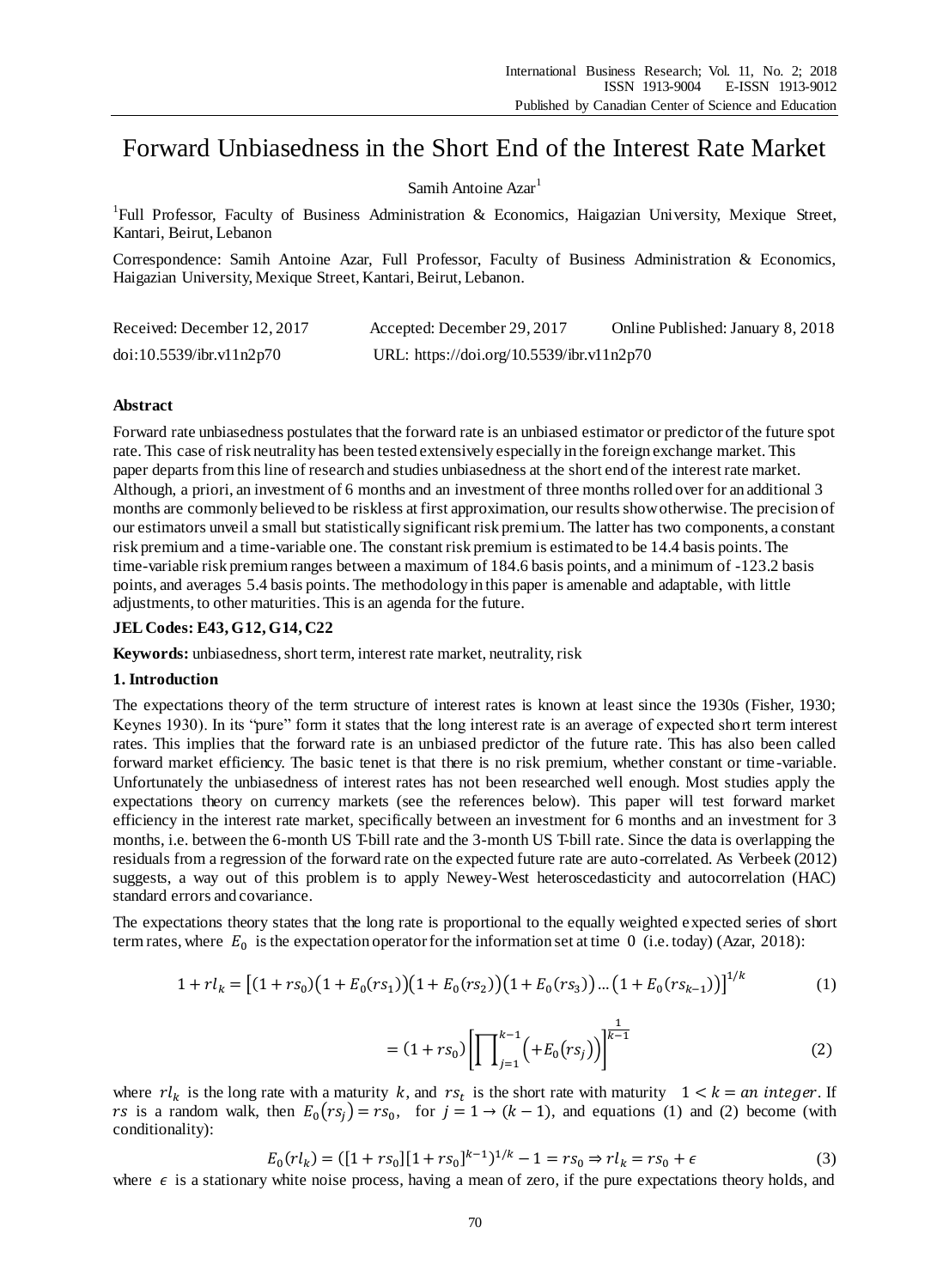having a mean  $\theta$  if there is a stationary and constant risk or liquidity premium, and having a mean of  $\theta_k$  if the premium depends on the maturity  $k$ . Other forms of premiums are also consistent with the equation. For example, the value  $\theta_k$  can be time-variable, and possibly auto-correlated.

Equation (3), which states that the spread between long and short rates is stationary in distribution, has been tested by Campbell and Shiller (1987), Shiller (1989), Campbell and Shiller (1991), Choi and Mohar (1991), Hall et al. (1992), Hejazi et al. (2000), Longstaff (2000), Bekaert and Hodrick (2001), Thorton (2005, 2006), Konstantinou (2005), Sarno et al. (2007), Mills and Markellos (2008), Suardi (2010), Finlay and Jones (2011), and Strohsal and Weber (2014) with mixed results. Most papers find that the highly reputable expectations theory does not deserve its renown.

Usually equation (1) is linearized, by assuming  $log(1 + x) \approx x$  for small x near zero, or else continuously compounded interest rates are utilized:

$$
[log(1+rl_k)] = log[(1+rs_0)(1+E_0(rs_1))(1+E_0(rs_2))...(1+E_0(rs_{k-1}))^{1/k} \approx rl_k
$$

$$
\approx (1/k)(rs_0 + E_0 rs_1 + E_0 rs_2 + \dots + E_0 rs_{k-1})
$$

After that,  $rs<sub>o</sub>$  is brought to the left hand side of the equation resulting in the following specification (with conditionality):

$$
E_0(rl_k - rs_0) = \frac{1}{k} E_0 \left[ \sum_{i=1}^{k-1} \sum_{j=1}^{j=i} \Delta r s_j \right]
$$

If  $rs$  is a random walk then the above collapses to:

$$
rl_k - rs_0 = \epsilon
$$

where  $\epsilon$  is a stationary white noise process having a mean zero, if the pure expectations theory holds, having a mean of  $\theta$  if there is a stationary and constant risk or liquidity premium, and having a mean of  $\theta_k$  if the premium depends on the maturity  $k$ . Other forms of premiums are also consistent with the equation. For example, the value  $\theta_k$  can be time-variable, and possibly auto-correlated.

The paper is organized as follows. In the next section, section 2, the theory is presented and analyzed. The section includes some recent literature on the unbiasedness hypothesis. Section 3 is the empirical part. The last section summarizes and concludes.

#### **2. Theory**

We denote by  $F_t$  the forward interest rate calculated at time t for a maturity that starts at time  $t + 1$ , equal to 3 months, and that matures at time  $t + 2$ , i.e. in 6 months. Let  $S_{t+1}$  be the actual yield, i.e. the quarterly T-bill rate, that will be observed in 3 months, and let the expectation operator be  $E_t$  for the information set at time t, i.e. today. Then in case of risk neutrality and no arbitrage:

$$
E[S_{t+1}] = F_t \Rightarrow S_{t+1} = E[S_{t+1}] + \epsilon_{t+1} = F_t + \epsilon_{t+1}
$$
\n(4)

The last term on the right-hand side of equation (4) is akin to a simple regression with an intercept equal to zero, and a slope equal to  $+1$ . If there is a constant risk premium  $\rho$  then we have (Fama, 1984):

$$
E[S_{t+1}] - \rho = F_t \Rightarrow S_{t+1} = F_t - \rho + \epsilon_{t+1}
$$
 (5)

In case the risk premium has two components: a time-variable premium and a constant risk premium, then we have:

$$
E[S_{t+1}] - \rho_t - \alpha = F_t \Rightarrow S_{t+1} = -\alpha + F_t - \rho_t + \epsilon_{t+1}
$$

This is equivalent to:

$$
S_{t+1} - F_t = -\alpha - \rho_t + \epsilon_{t+1}
$$

The time-variable risk premium is assumed to be known at time  $t$ . If not the ex post time-variable risk premium  $\rho_{t+1}$  will replace  $\rho_t$ . In addition if  $\rho_{t+1}$  is forecastable we will replace  $\rho_t$  by  $E_t(\rho_{t+1})$ . As a matter of fact  $\rho_{t+1}$  will be found to be predictable by a parsimonious Box-Jenkins ARMA model. Finally, if there is a time-variable risk premium that is correlated with the forward rate, then we have:

$$
S_{t+1} = -\alpha + \beta F_t - \rho_t + \epsilon_{t+1} \quad \text{with} \quad \beta > 0
$$

Testing forward rate unbiasedness, or in other terms forward market efficiency, has benefited strongly from the advent of cointegration techniques. At the same time data on foreign exchange rates and forward exchange rates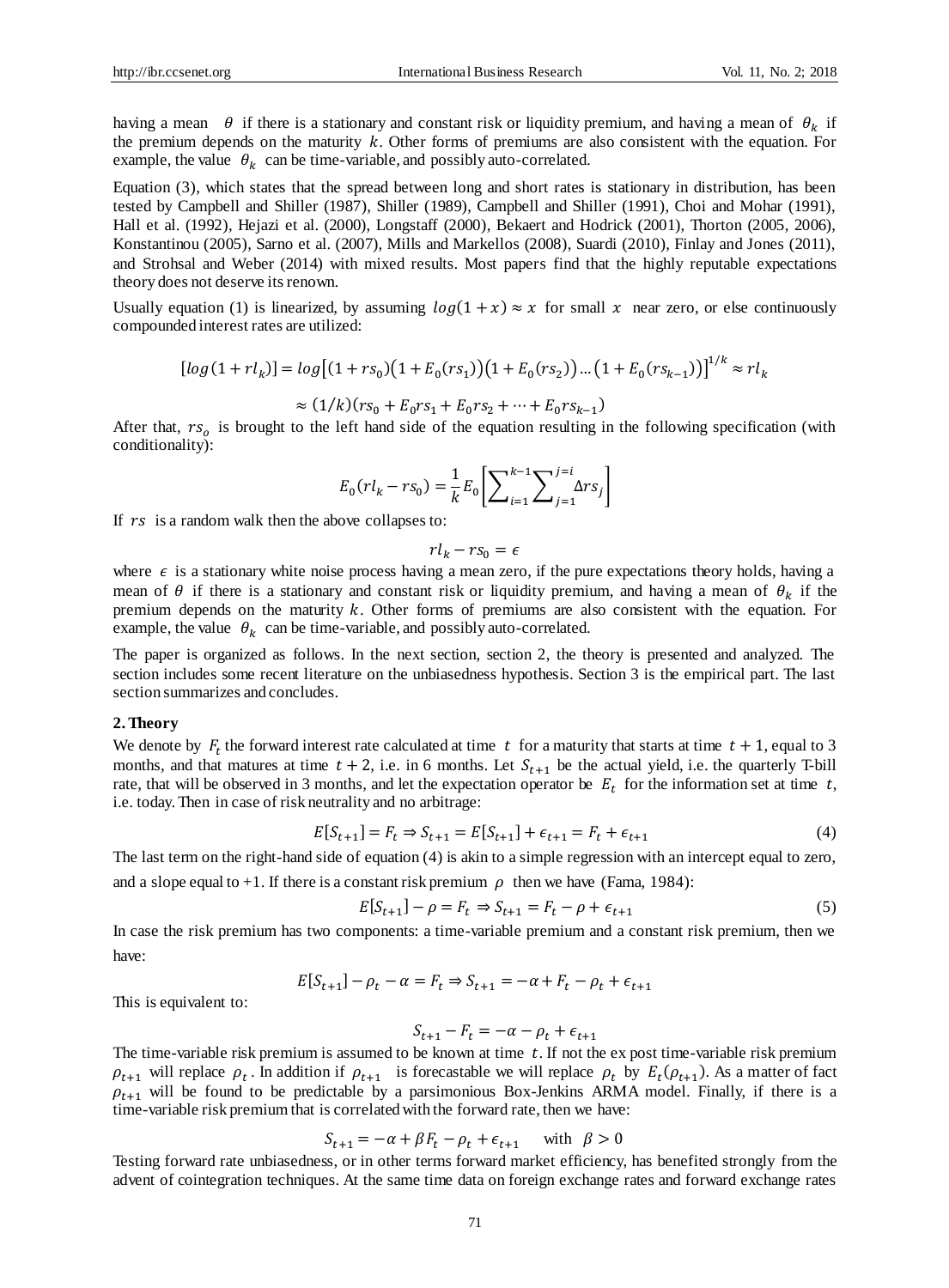became available and cleaner. For the literature before the advent of cointegration the reader is referred to MacDonald (1988). The new cointegration techniques allowed a shift of the research from being a regression of the expected depreciation on the forward premium, or on the interest rate differential, to a regression in log-levels whereby the log of the level of the future spot rate is checked for cointegration with the lagged forward rate. Initially the econometric results were supportive of the unbiasedness hypothesis (Baillie and Bollerslev, 1989). The tests by these authors are relatively robust since they use pooled or panel data which multiplies the degrees of freedom and avoid small sample bias. Other authors found a bias in the forecast equation which forces the intercept to be zero and the slope to be +1. However, lately the literature has shifted to two new specifications for the risk premium to explain the bias. One specification is non-linearities in the deviation from Uncovered Interest Parity<sup>1</sup> (UIP) (Sarno et al., 2006), or the presence of endogenous structural breaks (Hatemi-J and Roca, 2012), or the parting of the variables between permanent and transitory components (Al-Zouby, 2010). Another approach is to test a joint hypothesis whereby the contemporaneous spot rate is cointegrated with the forward rate, and the other whether the forward rate is an optimal predictor of the future spot rate. The former hypothesis is implied by the random walk behavior of the spot exchange rate (McMillan, 2005). Finally there was an attempt to model the risk premium as a non-stationary process which implies a paradox. One cannot find cointegration between the forward rate and the future spot rate, *and* a cointegration between the forward rate, the risk premium, and the future spot rate (Kellard et al., 2001). This paradoxical effect is reconciled with theory only by assuming that the risk premium is stationary.

#### **3. Empirical Analysis**

1

First, the data is tested for unit roots. The unit root test that is selected is the KPSS test (Kwiatkowski et al, 1992). This test has the null of stationarity, and, compared to other tests, does not bias the results by over-rejecting the null hypothesis of stationarity. The quarterly and the semi-annual T-bill yields, together with the forward rate, follow all three a non-stationary distribution which dissipates in first-differences. The spread between the realized actual rate and the forward rate is stationary in distribution. Finally the ex post risk premium, which is the difference between the yield on an investment for 3 months rolled over for another 3 months, and the yield for an investment for six months, is also stationary. It must be mentioned that the rates for these two investments reject individually stationarity. This is more evidence that the ex post risk premium is stationary in distribution because the holding two period returns are non-stationary but are cointegrated, and have a stationary spread. All test results are available from the author upon request.

There are three consecutive panels in Table 1, which is captioned by the term "level regressions." All three panels are divided into 5 parts. The first part is fitting an Autoregressive Distributed Lag model, known as ARDL. The second part is estimating by Ordinary Least Squares (OLS) the same model with Newey-West heteroscedasticity and autocorrelation (HAC) standard errors and covariance (Newey-West and OLS, DOLS, and Canonical Cointegrating Regression, CCR. Each panel studies one version: regression of the 3-month Treasury bill yield on the forward rate for the period three months ahead, including in the regression the ex post risk premium, and running a regression of a model of the holding return on an investment for 3 months rolled over another 3 months on the holding return of an investment for 6 months. The ex post risk premium is modeled as the rolling premium, i.e. the difference in the holding return of a 6-month investment and a rolled over investment of 3 months. The 3-month return is the quarterly US T-bill yield, and the 6-month return is the 6-month US T-bill yield.

The ARDL regressions that are reported are for the long run impacts. One advantage of ARDL is that it does not impose the same lag length for all exogenous variables. In addition it permits the inclusion of dynamic regressors and fixed regressors. The dynamic regressor are non-stationary while the fixed regressors are the stationary variables. The first ARDL model, between the 3-month T-bill and the forward rate, is peculiar for three reasons. The first is that the constant is statistically insignificantly different from zero, while in the other four models the constant is negative and statistically highly significant. The constant is a measure of the constant risk premium. Second, the slope on the forward rate is +1 by inferential statistics. One would expect a bias. Third, the F-bounds test fails to reject the null hypothesis of no-cointegration, although the residual-based tests of Engle and Granger and of Phillips and Ouliaris reject this null. Overall one can conclude that this ARDL model is not satisfactory, casting doubts on the validity of the underlying model which is the risk-neutral unbiasedness hypothesis. The results of estimating the same model with OLS, and using Newey-West standard errors, are not favorable to the

<sup>&</sup>lt;sup>1</sup>Uncovered Interest Parity is defined as the excess return between the change in the expected future exchange rate and the forward premium. Sometimes the forward premium is replaced by the differential in interest rates between domestic and foreign markets.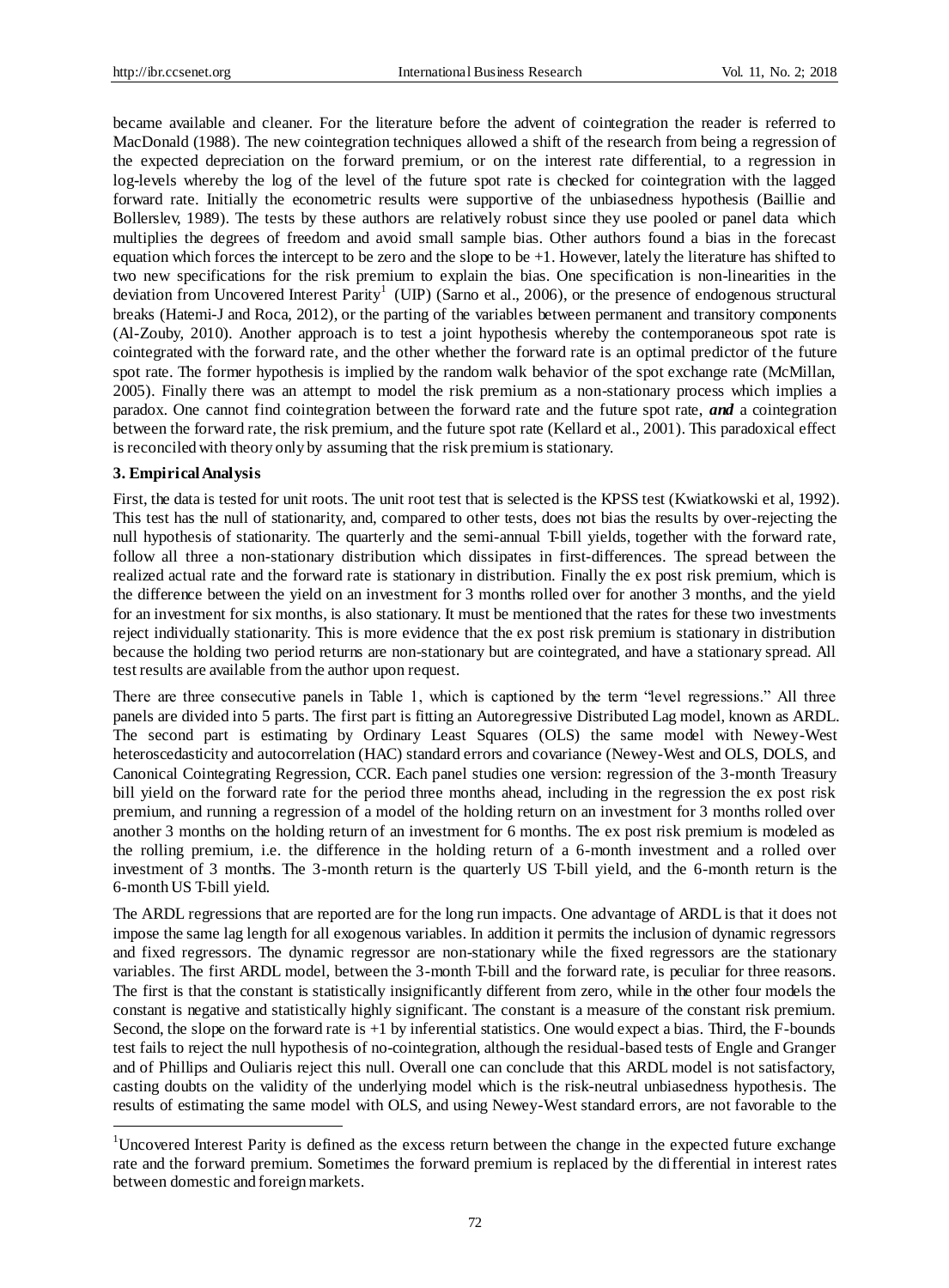assumption of risk neutrality either, although the slope on the forward rate is insignificantly diffe rent from +1, having an actual t-stat of -0.1271. The reason for rejecting neutrality is that the constant is negative, as expected, and is highly significant statistically. This constant risk premium is -0.1956, or 19.56 basis points. This model also produces some peculiarities when the 3 cointegration techniques are applied to the data. All three find a statistically significant constant risk premium, having the expected negative sign. This risk premium is estimated by the three aforementioned techniques: -0.3246 (FMOLS), -0.3388 (DOLS), and -0.3247 (CCR). However these three estimates are higher than the single OLS estimate of -0.1956. Another peculiarity is that the slope on the forward rate is found to be significantly greater than +1, at the 5% one-tailed test. The critical t-statistic is 1.645, while the actual t-statistics are 1.6775 (FMOLS), 2.5308 (DOLS), and 1.6773 (CCR). Granted these two peculiarities the unbiasedness hypothesis under risk neutrality is rejected.

Table 1. Level regressions: (1) unbiasedness without a variable risk premium, (2) unbiasedness with the inclusion of the actual realized variable risk premium, and (3) relation between the 6-month holding period rate and the 3-month holding period rate rolled over another three months

| Econometric<br>procedure                       | Dependent<br>variable             | Independent<br>variable(s)                  | constant                     | slope                  | $Slope = 1$   | Coefficient<br>risk<br>on<br>premium | Cointegration<br>test(s)                                 |
|------------------------------------------------|-----------------------------------|---------------------------------------------|------------------------------|------------------------|---------------|--------------------------------------|----------------------------------------------------------|
| ARDL(3,0)                                      | Actual<br>3-month<br>T-bill yield | Forward<br>interest rate                    | 0.093917<br>(0.258987)       | 0.933144<br>(13.82778) | $(-0.990709)$ |                                      | F-bounds<br>test:<br>2.782906<br>$( > 10\%)$             |
| <b>OLS</b><br>with<br>HAC<br>correction        | Actual<br>3-month<br>T-bill yield | Forward<br>interest rate                    | $-0.195635$<br>$(-6.12048)$  | 0.995875<br>(30.67211) | $(-0.12705)$  |                                      | Engle-Granger:<br>0.0000<br>Phillips-Ouliaris:<br>0.0000 |
| <b>FMOLS</b>                                   | Actual<br>3-month<br>T-bill yield | Forward<br>interest rate                    | $-0.324568$<br>$(-3.836930)$ | 1.024766<br>(69.41095) | (1.677463)    |                                      |                                                          |
| <b>DOLS</b>                                    | Actual<br>3-month<br>T-bill yield | Forward<br>interest rate                    | $-0.338803$<br>$(-5.463163)$ | 1.027428<br>(94.80206) | (2.530861)    |                                      |                                                          |
| <b>CCR</b>                                     | Actual<br>3-month<br>T-bill yield | Forward<br>interest rate                    | $-0.324680$<br>$(-3.835774)$ | 1.024765<br>(69.40601) | (1.677282)    |                                      |                                                          |
| ARDL(2,0)                                      | Actual<br>3-month<br>T-bill yield | Forward<br>interest rate<br>Risk<br>premium | 0.134615<br>(1.013893)       | 0.984644<br>(45.61949) | $(-0.711453)$ | $-0.490914$<br>$(-18.00425)$         | F-bounds test:<br>$29.43338$ (<1%)                       |
| <b>OLS</b><br>with<br><b>HAC</b><br>correction | Actual<br>3-month<br>T-bill yield | Forward<br>interest rate<br>Risk<br>premium | $-0.122518$<br>$(-1.623296)$ | 0.997484<br>(46.10641) | $(-0.116298)$ | $-0.736364$<br>$(-4.284654)$         | Engle-Granger:<br>0.0000<br>Phillips-Ouliaris:<br>0.0000 |
| <b>FMOLS</b>                                   | Actual<br>3-month<br>T-bill yield | Forward<br>interest rate<br>Risk<br>premium | $-0.247852$<br>$(-4.475624)$ | 1.022904<br>(106.5194) | (2.385073)    | $-0.723677$<br>$(-11.27735)$         |                                                          |
| <b>DOLS</b>                                    | Actual<br>3-month<br>T-bill yield | Forward<br>interest rate<br>Risk<br>premium | $-0.005127$<br>$(-4.156966)$ | 1.000641<br>(5149.240) | (3.297231)    | $-1.960204$<br>$(-510.5486)$         |                                                          |
| <b>CCR</b>                                     | Actual<br>3-month<br>T-bill yield | Forward<br>interest rate<br>Risk<br>premium | $-0.248289$<br>$(-4.471355)$ | 1.022866<br>(106.5503) | (2.381948)    | $-0.719034$<br>$(-9.444820)$         |                                                          |
| ARDL(4,4)                                      | 3-month yield<br>rolled over      | 6-month<br>T-bill yield                     | 0.000860<br>(4.004321)       | 0.985052<br>(88.84278) | $(-1.34812)$  |                                      | F-bounds<br>test:<br>$11.92778$ (<1%)                    |
| <b>OLS</b><br>with<br><b>HAC</b><br>correction | 3-month yield<br>rolled over      | 6-month<br>T-bill yield                     | $-0.000563$<br>$(-1.694855)$ | 1.000495<br>(51.93703) | (0.025696)    |                                      | Engle-Granger:<br>0.0000<br>Phillips-Ouliaris:<br>0.0000 |
| <b>FMOLS</b>                                   | 3-month yield<br>rolled over      | 6-month<br>T-bill yield                     | $-0.000811$<br>$(-4.238137)$ | 1.011841<br>(151.2093) | (1.769565)    |                                      |                                                          |
| <b>DOLS</b>                                    | 3-month yield<br>rolled over      | 6-month<br>T-bill yield                     | $-0.000918$<br>$(-6.370652)$ | 1.016547<br>(201.3735) | (3.277883)    |                                      |                                                          |
| CCR                                            | 3-month yield<br>rolled over      | 6-month<br>T-bill yield                     | $-0.000810$<br>$(-4.212106)$ | 1.011793<br>(150.5571) | (1.754765)    |                                      |                                                          |

*Notes:* T-statistics in parentheses. The actual risk premium is equal to the annualized margin between the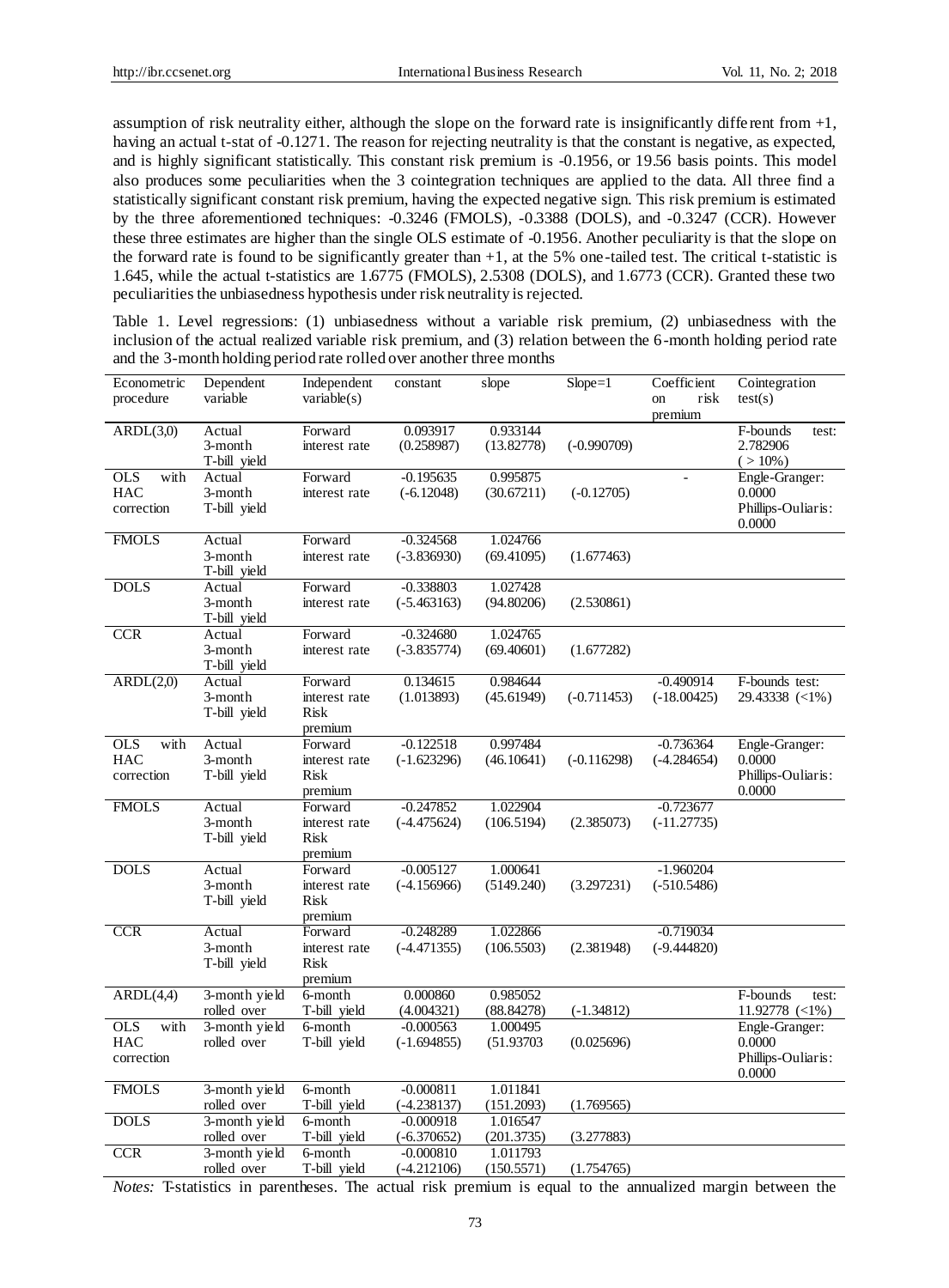6-month yield minus and the 3-month yield rolled over one additional quarter.

The second panel shows the results of regressing the actual T-bill yield on the forward rate and on the rolling premium, defined as the difference between the holding return for a 6-month investment and the ex post holding return of the quarterly T-bill yield, rolled over another 3 months. Since this difference is found to be stationary it is included in the ARDL specification as a fixed regressor, in contrast to the forward rate which is included as a dynamic regressor. Moreover the rationale in including this fixed regressor is by assuming perfect foresight. Later this assumption will be relaxed. This rolling premium enters significantly in all 5 estimation techniques mentioned above. The actual t-statistics are -18.0043 (ARDL), -4.2847 (OLS), -11.2774 (FMOLS), -510.548 (DOLS), and -9.4448 (CCR). Given that the sample is large these t-statistics can be compared to the z-statistics of a standard normal table. The coefficient on the ex post variable risk premium, that is included in the regressions, is close to -0.72 for three estimates (OLS, FMOLS, CCR), a bit higher at -0.4909 (ARDL), and much higher at -1.9602 (DOLS). These results ascertain that there is a statistically significant time-variable premium. This should not obscure the fact that there is also a constant risk premium of -0.25 (FMOLS, CCR). The other three estimates are outliers. For example the ARDL technique implies a positive time-variable risk premium, the DOLS implies a small and negative premium, and the OLS technique implies a coefficient of -0.1225. The slope on the forward rate is close to +1 but is significantly higher than +1 for three techniques (FMOLS, DOLS, CCR) and no different from +1 for the remaining techniques (ARDL and OLS). Although the results produce statistical significance the finding that the slope on the forward rate is different from +1 casts doubts on the model, unless if the variable risk premium is a function of the forward rate. Incidentally the F-bounds cointegration test, the Engle-Granger residual-based test and the Phillips and Ouliaris residual-based test, all three reject the null of no cointegration at very low marginal significance levels.

The third panel consists of the results of regressing the holding period for a 3-month investment rolled over another three months, on the holding return over 6 months. The choice of the first holding period return from rolling over the 3-month investment as the dependent variable is dictated by the fact that the second holding period return, the yield on a 6-month T-bill, is known for sure and in advance. This does not apply to the rolled over investment. The 5 regressions purport to find out whether the rational expectations assumption holds in the sample. If it does then the constant should be statistically insignificant and the slope no different from  $+1$ . The estimates of the constant are economically minute since they vary between 0.00112 and 0.00184 or between 0.112 and 0.184 basis points per annum. There is one outlier (ARDL). The slopes are all close to +1, but are estimated to be higher than +1 in 3 cases (FMOLS, DOLS, CCR) and equal to +1 in two cases (ARDL, and OLS). The high precision in the estimators explains the finding of statistically significant results. But economically the rational expectations hypothesis is given some support. Finally the F-bounds cointegration test, the Engle-Granger residual-based test and the Phillips and Ouliaris residual-based test, all three reject the null of no-cointegration at very low marginal significance levels.

Table 2 is also about level regressions. The panel has five parts similar to the five parts in Table 1. The model in all parts is a level regression between the actual 3-month T-bill rate on the forward rate with the inclusion of a time-variable risk premium. Instead of taking the actual ex post risk premium and assuming perfect foresight, the risk premium is modeled as an  $ARIMA(1,0,1)$  process. The fitted value from this Box-Jenkins model is the second variable in the regressions. The ARIMA model is as follows with actual two-tailed p-values in parentheses:

# $\hat{y} = 0.111538(0.0054) + 0.629063ar(1)(0.000) + 0.496544ma(1)(0.000)$

The 5 regression techniques produce the following. First, what is surprising is that the constants of the regressions take both positive and negative values which happen to be statistically very significant. Although the slope on the forward rate is very close to  $+1$  it is estimated to be significantly higher than  $+1$ . From these results one cannot judge whether any theory is verified. However the evidence for cointegration is strong. The F-bounds test has an actual F-value of 36.63, a value which implies a statistical significance well below the critical value of 1%. The Engle-Granger residual-based tests are also supportive of cointegration. While one finds a bias in the slope of the forward rate, it is the slope of the time-variable expected risk premium that is crucial. The estimated slopes are all negative, as expected, and highly significant statistically.

Table 3 provides for a measure of the constant risk premium by regressing the spread between the actual 3-month T-bill rate and the forward rate, on a constant. There are three procedures that correct for autocorrelation and heteroscedasticity: OLS, OLS with White-Hinkley standard errors, and OLS with Newey-West standard errors. The estimates are all the same, obviously, but the statistical significance varies. It is 0.0000 for the first two procedures and 0.0074 for the third one. This confirms that the constant risk premium is negative, as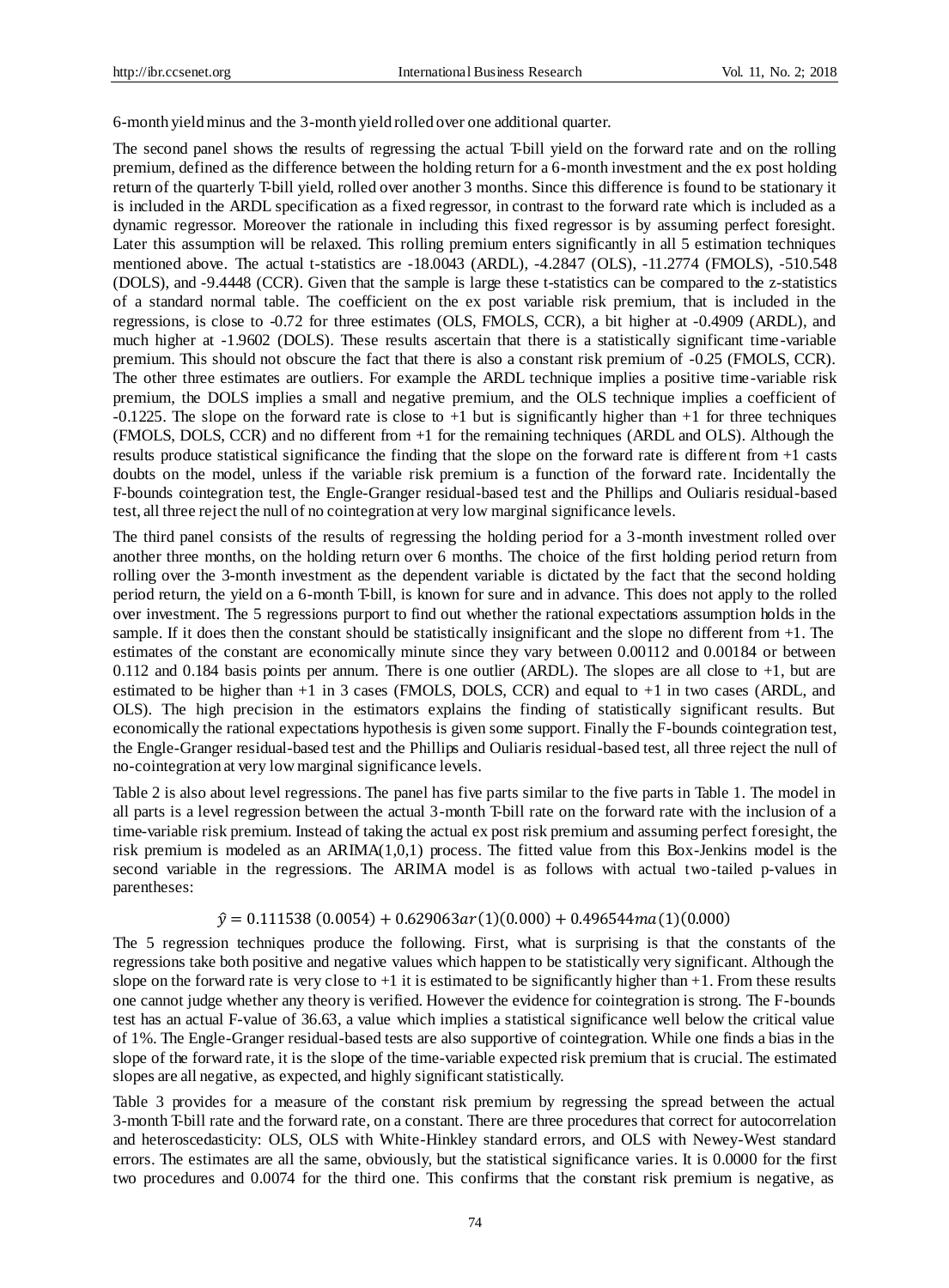expected, and equal to -0.2157, or -21.57 basis points.

Table 2. Level regressions with the inclusion of the expected risk premium, modeled as an ARIMA(1,0,1) process

| Econometric<br>procedure                       | Dependent<br>variable             | Independent<br>variable(s)                  | constant                     | slope                  | $Slope=1$     | Coefficient<br>risk<br><sub>on</sub><br>premium | Cointegration<br>test(s)                                 |
|------------------------------------------------|-----------------------------------|---------------------------------------------|------------------------------|------------------------|---------------|-------------------------------------------------|----------------------------------------------------------|
| ARDL(2,0)                                      | Actual<br>3-month<br>T-bill yield | Forward<br>interest rate<br>Risk<br>premium | 0.201618<br>(1.839703)       | 0.984900<br>(60.28503) | $(-0.924282)$ | $-0.770365$<br>$(-21.73413)$                    | F-bounds<br>test:<br>$36.63099$ $\left( <1\% \right)$    |
| with<br><b>OLS</b><br><b>HAC</b><br>correction | Actual<br>3-month<br>T-bill yield | Forward<br>interest rate<br>Risk<br>premium | $-0.060539$<br>$(-1.121189)$ | 0.998813<br>(66.32331) | $(-0.078832)$ | $-1.355948$<br>$(-4.284654)$                    | Engle-Granger:<br>0.0000<br>Phillips-Ouliaris:<br>0.0000 |
| <b>FMOLS</b>                                   | Actual<br>3-month<br>T-bill yield | Forward<br>interest rate<br>Risk<br>premium | $-0.180483$<br>$(-3.966654)$ | 1.021064<br>(129.8301) | (2.678350)    | $-1.356389$<br>$(-21.23190)$                    |                                                          |
| <b>DOLS</b>                                    | Actual<br>3-month<br>T-bill yield | Forward<br>interest rate<br>Risk<br>premium | 0.067043<br>(57.54983)       | 1.000622<br>(5789.596) | (3.596842)    | $-2.606393$<br>$(-578.3323)$                    |                                                          |
| <b>CCR</b>                                     | Actual<br>3-month<br>T-bill yield | Forward<br>interest rate<br>Risk<br>premium | $-0.179845$<br>$(-3.828479)$ | 1.021068<br>(129.7414) | (2.676999)    | $-1.363191$<br>$(-9.857029)$                    |                                                          |

*Notes:* T-statistics in parentheses.

Table 3. Implied estimates of the constant risk premium

|               | Ordinary least<br>squares<br>(OLS) | with<br>OLS.<br>errors and covariance | White-Hinkley (HC1) OLS with Newey-West heteroscedasticity and<br>heteroscedasticity consistent standard autocorrelation consistent (HAC) standard<br>errors and covariance |
|---------------|------------------------------------|---------------------------------------|-----------------------------------------------------------------------------------------------------------------------------------------------------------------------------|
| Constant risk |                                    |                                       |                                                                                                                                                                             |
| premium:      | $-0.215674$                        | $-0.215674$                           | $-0.215674$                                                                                                                                                                 |
| t-statistic   | -6.437827                          | $-6.437827$                           | $-2.683965$                                                                                                                                                                 |
| p-value       | 0.0000                             | 0.0000                                | 0.0074                                                                                                                                                                      |

Table 4. Implied estimates of the constant risk premium and of the coefficient on the time-variable risk premium. The variable risk premium is the fitted value of an ARIMA(1,0,1) model of the difference in holding returns

|                 |                | (HCl)<br>OLS.<br>with<br>White-Hinkley    | OLS with Newey-West heteroscedasticity and |
|-----------------|----------------|-------------------------------------------|--------------------------------------------|
|                 | Ordinary least | standard<br>heteroscedasticity consistent | autocorrelation consistent (HAC) standard  |
|                 | squares        | errors and covariance                     | errors and covariance                      |
|                 | (OLS)          |                                           |                                            |
| Constant risk   |                |                                           |                                            |
| premium:        | $-0.066288$    | $-0.066288$                               | $-0.066288$                                |
| t-statistic     | $-2.312033$    | $-2.076029$                               | $-1.918311$                                |
| p-value         | 0.0211         | 0.0383                                    | 0.0555                                     |
| Coefficient on  |                |                                           |                                            |
| Variable risk   |                |                                           |                                            |
| premium:        | $-1.356118$    | $-1.356118$                               | $-1.356118$                                |
| t-statistic     | -18.41136      | $-7.255012$                               | -9.145099                                  |
| p-value         | 0.0000         | 0.0000                                    | 0.0000                                     |
| Test<br>that    |                |                                           |                                            |
| slope is $-1$ : |                |                                           |                                            |
| Value           | $-0.356118$    | $-0.356118$                               | $-0.356118$                                |
| t-statistic     | -4.834839      | $-1.905173$                               | $-2.401511$                                |
| p-value         | 0.0000         | 0.0572                                    | 0.0166                                     |

Table 4 takes the spread in Table 3 and regresses it on a constant and on the ARIMA expected time-variable risk premium, with the same three econometric procedures as in Table 3. The constants are now lower at -0.0663, or -6.63 basis points, but the slopes are all higher than +1 in absolute value, and statistically significantly higher than  $+1$ .

Table 5 is similar to Table 4 but, instead of the expected risk premium, the independent variable is the ex post risk premium. The constants are somewhat higher at -13.47 basis points, and the absolute slopes are insignificantly lower than +1 in the two regressions with adjustments of the standard errors. Because of these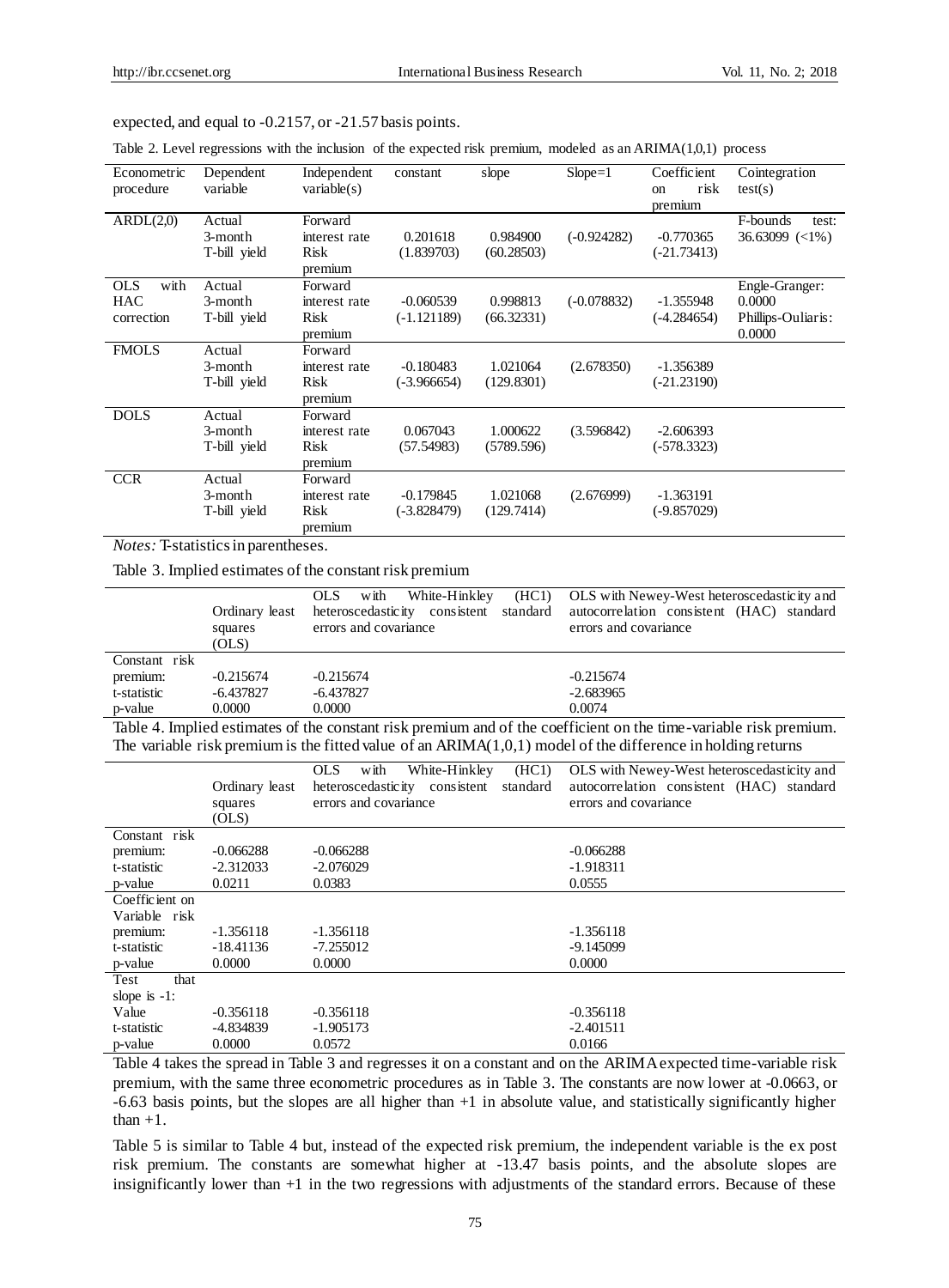results we shall adopt the findings in Table 5 as those that are applicable. Therefore the conclusion is that the forward rate is an unbiased predictor of the future rate, with the addition of a constant and a time -variable risk premium. The constant is -13.47 basis points as already mentioned, and the mean effect of the ex post time-variable risk premium is an additional -8.11 basis points, giving a total average risk premium of 21.58 basis points. This is on the upper side of the actual historical premium between the 6 and 3-month investment of 14 basis points. This variable risk-premium has a maximum of 184.6 basis points, and a minimum of -123.2 basis points. If one takes the median estimate the time-variable risk premium averages 5.15 basis points, making a total of 18.62 basis points. Given the small-sample bias and the presence of sampling errors such an estimate mirrors a satisfactory achievement to explain the average risk premium. It must be noted that the actual historical risk premium of 14 basis points is the spread between 6 and 3-month investments, while the risk premium estimated in this paper is between the expected 3-month interest rate and the 3-month forward rate. Therefore hedging in forward markets carries an additional risk premium that speculators are likely to require.

Table 5. Implied estimates of the constant risk premium and the coefficient on the time-variable risk premium

|                           |                | White-Hinkley<br>OLS.<br>(HCl)<br>with    | OLS with Newey-West heteroscedasticity and |
|---------------------------|----------------|-------------------------------------------|--------------------------------------------|
|                           | Ordinary least | heteroscedasticity consistent<br>standard | autocorrelation consistent (HAC) standard  |
|                           | squares        | errors and covariance                     | errors and covariance                      |
|                           | (OLS)          |                                           |                                            |
| Constant risk             |                |                                           |                                            |
| premium:                  | $-0.134712$    | $-0.134712$                               | $-0.134712$                                |
| t-statistic               | $-4.217893$    | $-3.760049$                               | $-3.096866$                                |
| p-value                   | 0.0000         | 0.0002                                    | 0.0020                                     |
| Coefficient               |                |                                           |                                            |
| Variable<br><sub>on</sub> |                |                                           |                                            |
| risk premium:             | $-0.736609$    | $-0.736609$                               | $-0.736609$                                |
| t-statistic               | $-4.834440$    | $-3.753523$                               | $-4.834440$                                |
| p-value                   | 0.0000         | 0.0002                                    | 0.0000                                     |
| Test<br>that              |                |                                           |                                            |
| slope is $-1$ :           |                |                                           |                                            |
| Value                     | 0.263391       | 0.263391                                  | 0.263391                                   |
| t-statistic               | 3.851499       | 1.342153                                  | 1.728658                                   |
| p-value                   | 0.0001         | 0.1800                                    | 0.0843                                     |

The variable risk premium is the difference in holding returns

Exhibit 1 depicts the total risk premium, in which the time-variable risk premium is added to the constant risk premium. The graph shows very high volatility, but this is just due to the fact that the graphed series is blown out of proportion. The actual risk premium varies in a close bracket, between  $-1\%$  and  $+2\%$ , and this is only at times of high turmoil in financial markets (the early 1980s). Most of the variation is centered at 0.25%, or 25 basis points. However, one cannot ignore the visual evidence that the risk premium has moved in clusters, implying the existence of serial correlation and conditional heteroscedasticity. This is confirmed by the Ljung-Box Q-statistics.



Exhibit 1. Total risk premium

# **4. Conclusion**

This paper studies the relation of unbiasedness between the 3-month forward interest rate, derived from US T-bills, and the 6-month US T-bill interest rate. Risk neutrality, forward market efficiency, and unbiasedness are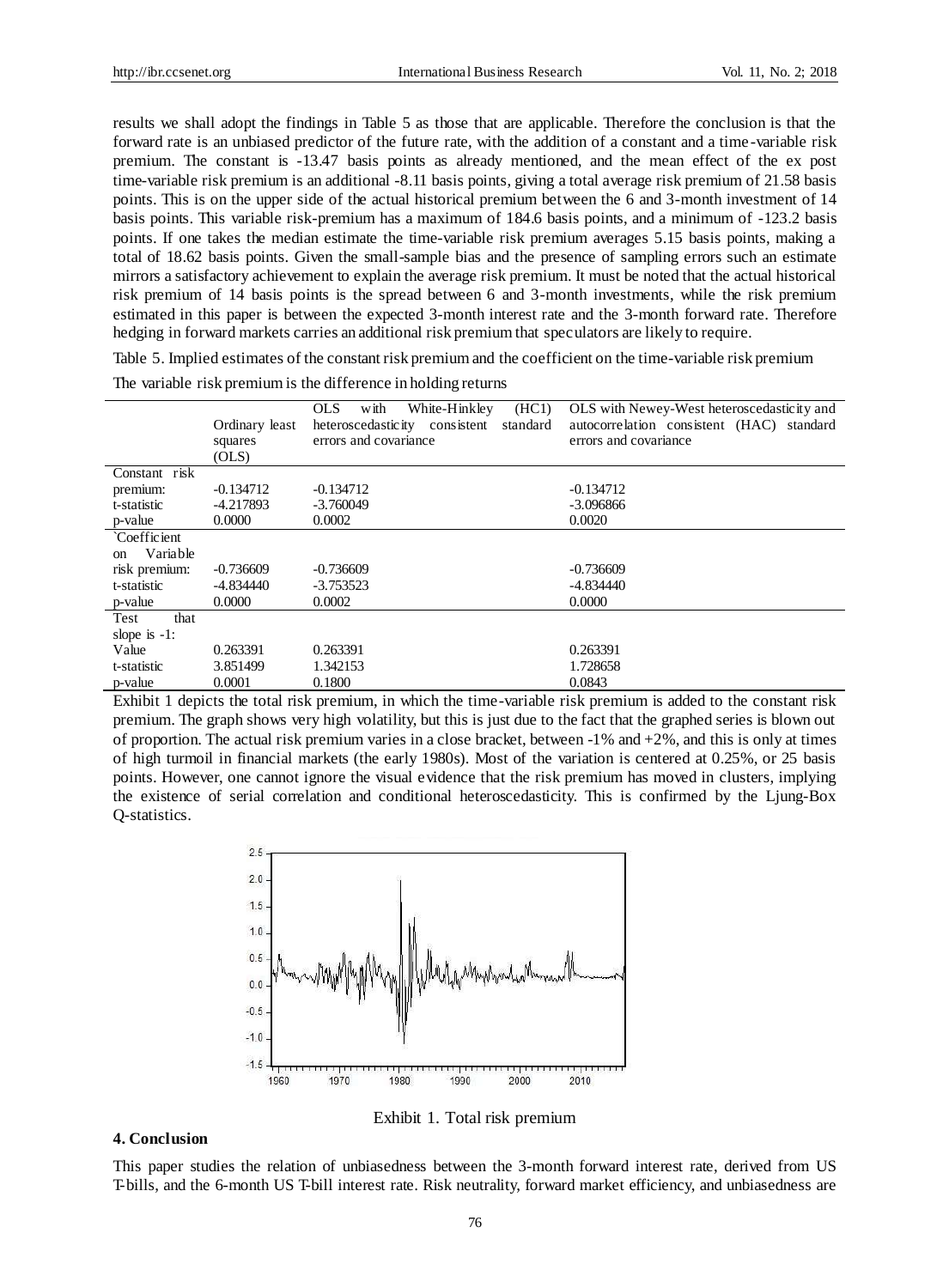rejected in our sample. This implies the existence of risk premiums. There is strong evidence for a constant risk premium and a time-variable risk premium. The constant risk premium averages 13.47 basis points and the average of the time-variable premium is 8.11 basis points, making a total of 21.58 basis points. The time-variable risk premium ranges between a maximum of 184.6 basis points, and a minimum of -123.2 basis points. If one takes the median estimate the time-variable risk premium averages 5.15 basis points, making a total of 18.62 basis points Therefore hedging by forward rates is not risk-neutral, or, else, forward transactions carry a certain risk. Although this risk premium is small, i.e. is less than 1%, it is still highly significant statistically. The results contradict the notion that the short end of the interest rate market is practically riskless. An avenue for future research is by studying other maturities. The methodology in this paper is appropriate for that purpose, and little is needed to adapt it.

## **References**

- Al‐Zoubi, H. A. (2011). A new look at the forward premium "puzzle". *Journal of Futures Markets*, *31*(7), 599-628[. https://doi.org/10.1002/fut.20486](https://doi.org/10.1002/fut.20486)
- Azar, S. A. (2018) The pure expectations theory and quarterly interest rate premiums. *Accounting and Finance Research*, *7,* 1, 161-178[. https://doi.org/10.5430/afr.v7n1p161](https://doi.org/10.5430/afr.v7n1p161)
- Baillie, R. T., and Bollerslev, T. (1989). Common stochastic trends in a system of real exchange rates. *Journal of Finance*, *444,* 167-181[. https://doi.org/10.1111/j.1540-6261.1989.tb02410.x](https://doi.org/10.1111/j.1540-6261.1989.tb02410.x)
- Bekaert, G., & Hodrick, R. J. (2001). Expectations hypotheses tests. *The Journal of Finance*, *56*(4), 1357-1394. <https://doi.org/10.1111/0022-1082.00371>
- Campbell, J. Y., & Shiller, R. J. (1987). Cointegration and tests of present value models. *Journal of political economy*, *95*(5), 1062-1088[. https://doi.org/10.1086/261502](https://doi.org/10.1086/261502)
- Campbell, J. Y., & Shiller, R. J. (1991). Yield spreads and interest rate movements: A bird's eye view. *The Review of Economic Studies*, *58*(3), 495-514[. https://doi.org/10.2307/2298008](https://doi.org/10.2307/2298008)
- Choi, S., & Wohar, M. E. (1991). New evidence concerning the expectations theory for the short end of the maturity spectrum. *Journal of Financial Research*, *14*(1), 83-92. <https://doi.org/10.1111/j.1475-6803.1991.tb00646.x>
- Fama, E. F. (1984). Forward and spot exchange rates. *Journal of Monetary Economics*, *14*(3), 319-338. [https://doi.org/10.1016/0304-3932\(84\)90046-1](https://doi.org/10.1016/0304-3932(84)90046-1)
- Finlay, R., & Jones, C. (2011). Time-varying term premia and the expectations hypothesis in Australia. *Applied Economics Letters*, *18*(2), 133-136[. https://doi.org/10.1080/13504850903508259](https://doi.org/10.1080/13504850903508259)
- Fisher, I. (1930). *The Theory of Interest*. New York: McMillan Press.
- Hall, A. D., Anderson, H. M., & Granger, C. W. (1992). A cointegration analysis of treasury bill yields. *The review of Economics and Statistics*, 116-126[. https://doi.org/10.2307/2109549](https://doi.org/10.2307/2109549)
- Hatemi-J, A., & Roca, E. (2012). A re-examination of the unbiased forward rate hypothesis in the presence of multiple unknown structural breaks. *Applied Economics*, *44*(11), 1443-1448. <https://doi.org/10.1080/00036846.2010.543075>
- Hejazi, W., Lai, H., & Yang, X. (2000). The expectations hypothesis, term premia, and the Canadian term structure of interest rates. *Canadian Journal of Economics*/Revue canadienne d'économique, *33*(1), 133-148. <https://doi.org/10.1111/0008-4085.00009>
- Kellard, N., Newbold, P., & Rayner, T. (2001). Evaluating currency market efficiency: are cointegration tests appropriate? *Applied Financial Economics*, *11*(6), 681-69[1 https://doi.org/10.1080/09603100010023113](https://doi.org/10.1080/09603100010023113)
- Keynes, J. M. (1930). *A Treatise on Money*. London: McMillan Press.
- Konstantinou, P. T. (2005). The expectations hypothesis of the term structure: a look at the Polish interbank market. *Emerging Markets Finance and Trade*, *41*(3), 70-91.
- Kwiatkowski, D., Phillips, P. C., Schmidt, P., & Shin, Y. (1992). Testing the null hypothesis of stationarity against the alternative of a unit root: How sure are we that economic time series have a unit root? *Journal of Econometrics*, *54*(1-3), 159-178[. https://doi.org/10.1016/0304-4076\(92\)90104-Y](https://doi.org/10.1016/0304-4076(92)90104-Y)
- Longstaff, F. A. (2000). The term structure of very short-term rates: New evidence for the expectations hypothesis. *Journal of Financial Economics*, *58*(3), 397-415. [https://doi.org/10.1016/S0304-405X\(00\)00077-5](https://doi.org/10.1016/S0304-405X(00)00077-5)